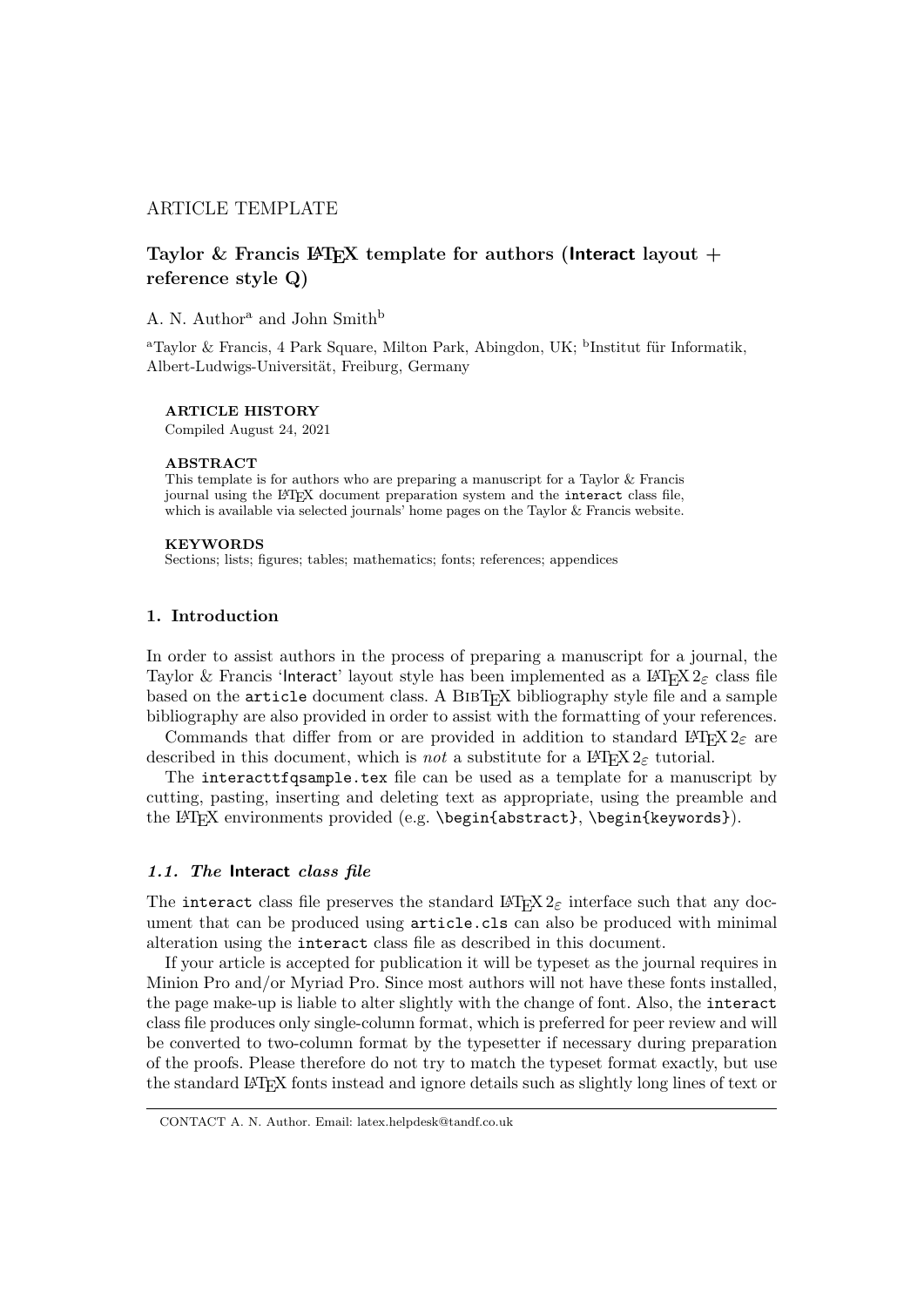figures/tables not appearing in exact synchronization with their citations in the text: these details will be dealt with by the typesetter. Similarly, it is unnecessary to spend time addressing warnings in the log file – if your .tex file compiles to produce a PDF document that correctly shows how you wish your paper to appear, such warnings will not prevent your source files being imported into the typesetter's program.

### 1.2. Submission of manuscripts prepared using  $\mathbb{F} \mathbb{F}$ X

Manuscripts for possible publication should be submitted to the Editors for review as directed in the journal's Instructions for Authors, and in accordance with any technical instructions provided in the journal's ScholarOne Manuscripts or Editorial Manager site. Your LAT<sub>EX</sub> source file(s), the class file and any graphics files will be required in addition to the final PDF version when final, revised versions of accepted manuscripts are submitted.

Please ensure that any author-defined macros used in your article are gathered together in the preamble of your .tex file, i.e. before the \begin{document} command. Note that if serious problems are encountered in the coding of a document (missing author-defined macros, for example), the typesetter may resort to rekeying it.

#### 2. Using the interact class file

For convenience, simply copy the interact.cls file into the same directory as your manuscript files (you do not need to install it in your T<sub>E</sub>X distribution). In order to use the interact document class, replace the command \documentclass{article} at the beginning of your document with the command \documentclass{interact}.

The following document-class options should not be used with the interact class file:

- 10pt, 11pt, 12pt unavailable;
- $\bullet$  oneside, twoside not necessary, oneside is the default;
- leqno, titlepage should not be used;
- two column should not be used (see Subsection 1.1);
- onecolumn not necessary as it is the default style.

To prepare a manuscript for a journal that is printed in A4 (two column) format, use the largeformat document-class option provided by interact.cls; otherwise the class file produces pages sized for B5 (single column) format by default. The geometry package should not be used to make any further adjustments to the page dimensions.

# 3. Additional features of the interact class file

#### 3.1. Title, authors' names and affiliations, abstracts and article types

The title should be generated at the beginning of your article using the **\maketitle** command. In the final version the author name(s) and affiliation(s) must be followed immediately by \maketitle as shown below in order for them to be displayed in your PDF document. To prepare an anonymous version for double-blind peer review, you can put the **\maketitle** between the **\title** and the **\author** in order to hide the author name(s) and affiliation(s) temporarily. Next you should include the abstract if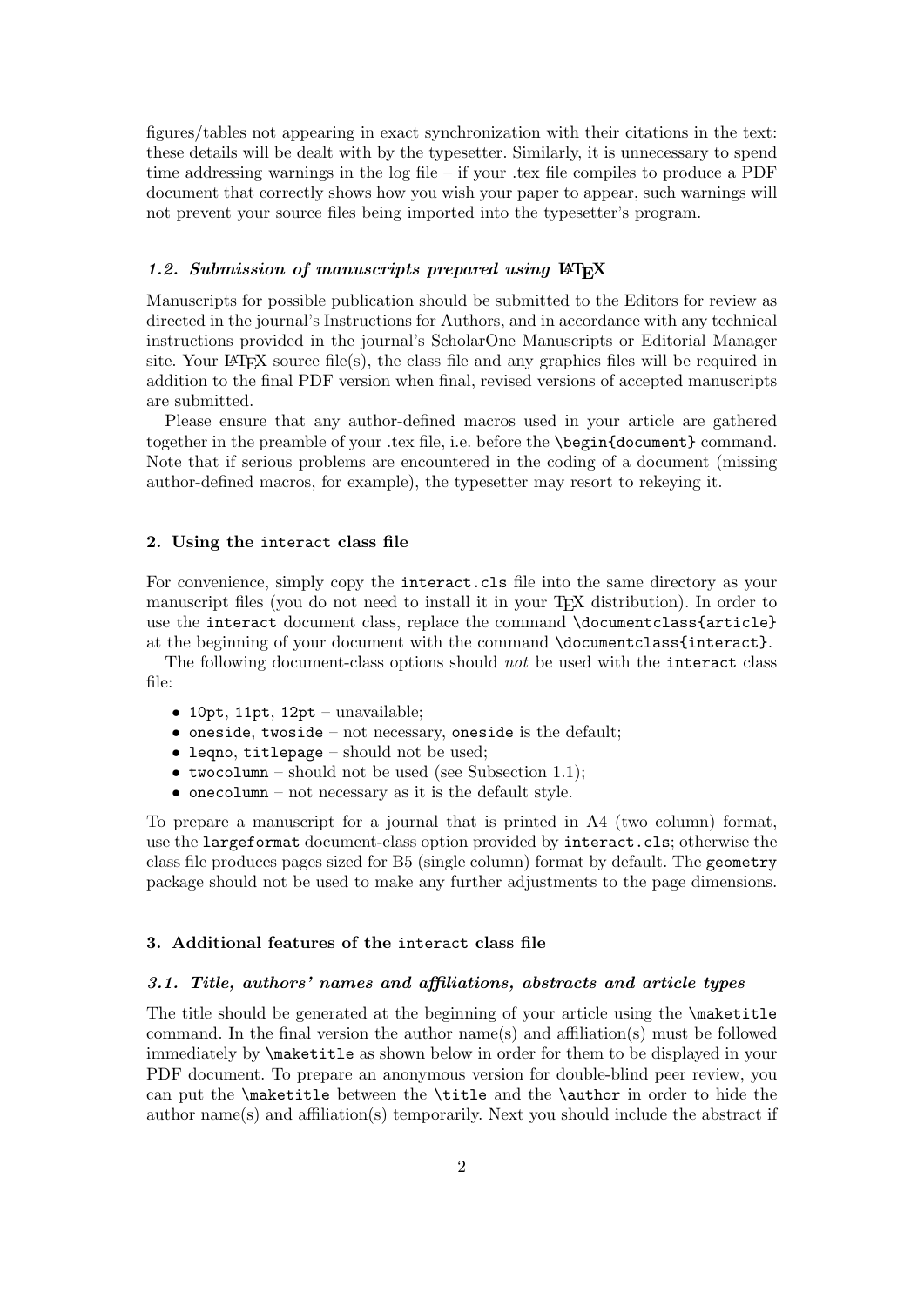your article has one, enclosed within an abstract environment. The \articletype command is also provided as an optional element which should only be included if your article actually needs it. For example, the titles for this document begin as follows:

```
\articletype{ARTICLE TEMPLATE}
```
\title{Taylor \& Francis \LaTeX\ template for authors (\textsf{Interact} layout + reference style Q)}

```
\author{
```
\name{A.~N. Author\textsuperscript{a}\thanks{CONTACT A.~N. Author. Email: latex.helpdesk@tandf.co.uk} and John Smith\textsuperscript{b}} \affil{\textsuperscript{a}Taylor \& Francis, 4 Park Square, Milton Park, Abingdon, UK; \textsuperscript{b}Institut f\"{u}r Informatik, Albert-Ludwigs-Universit\"{a}t, Freiburg, Germany} }

\maketitle

```
\begin{abstract}
```
This template is for authors who are preparing a manuscript for a Taylor \& Francis journal using the \LaTeX\ document preparation system and the \texttt{interact} class file, which is available via selected journals' home pages on the Taylor \& Francis website. \end{abstract}

An additional abstract in another language (preceded by a translation of the article title) may be included within the abstract environment if required.

A graphical abstract may also be included if required. Within the abstract environment you can include the code

\\\resizebox{25pc}{!}{\includegraphics{abstract.eps}}

where the graphical abstract is to appear, where abstract.eps is the name of the file containing the graphic (note that 25pc is the recommended maximum width, expressed in pica, for the graphical abstract in your manuscript).

## 3.2. Abbreviations

A list of abbreviations may be included if required, enclosed within an abbreviations environment, i.e. \begin{abbreviations}... \end{abbreviations}, immediately following the abstract environment.

## 3.3. Keywords

A list of keywords may be included if required, enclosed within a keywords environment, i.e. \begin{keywords}. . . \end{keywords}. Additional keywords in other languages (preceded by a translation of the word 'keywords') may also be included within the keywords environment if required.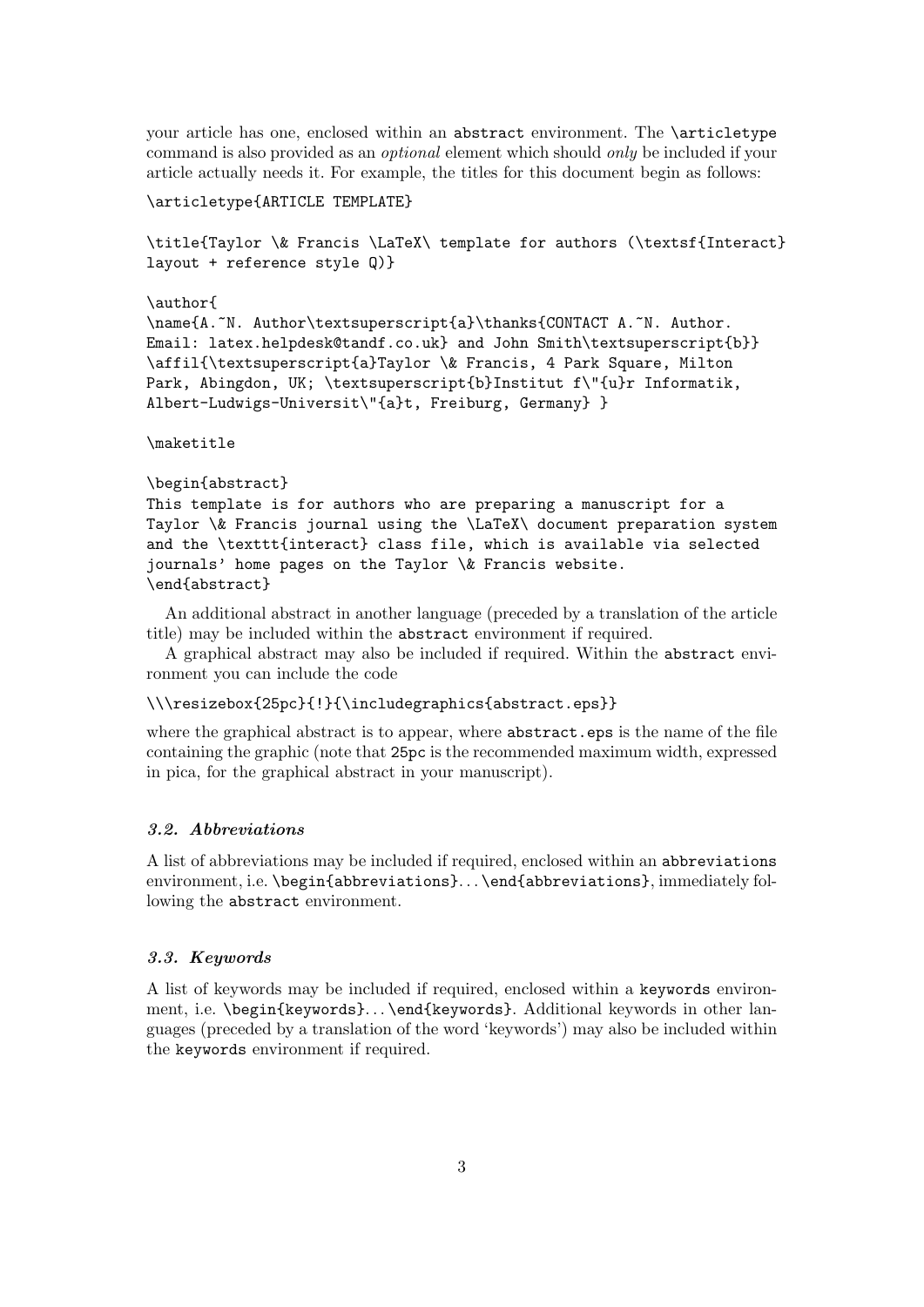## 3.4. Subject classification codes

AMS, JEL or PACS classification codes may be included if required. The interact class file provides an amscode environment, i.e. \begin{amscode}. . . \end{amscode}, a jelcode environment, i.e. \begin{jelcode}. . . \end{jelcode}, and a pacscode environment, i.e. \begin{pacscode}... \end{pacscode} to assist with this.

#### 3.5. Additional footnotes to the title or authors' names

The \thanks command may be used to create additional footnotes to the title or authors' names if required. Footnote symbols for this purpose should be used in the order ∗ (coded as \$^\ast\$), † (\$\dagger\$), ‡ (\$\ddagger\$), § (\$\S\$), ¶ (\$\P\$), k (\$\|\$), †† (\$\dagger\dagger\$), ‡‡ (\$\ddagger\ddagger\$), §§ (\$\S\S\$), ¶¶ (\$\P\P\$).

Note that any footnotes to the main text will automatically be assigned the superscript symbols 1, 2, 3, etc. by the class file. $<sup>1</sup>$ </sup>

#### 4. Some guidelines for using the standard features of LATEX

### 4.1. Sections

The Interact layout style allows for five levels of section heading, all of which are provided in the interact class file using the standard LATEX commands \section, \subsection, \subsubsection, \paragraph and \subparagraph. Numbering will be automatically generated for all these headings by default.

## 4.2. Lists

Numbered lists are produced using the enumerate environment, which will number each list item with arabic numerals by default. For example,

- (1) first item
- (2) second item
- (3) third item

was produced by

```
\begin{enumerate}
  \item first item
  \item second item
 \item third item
\end{enumerate}
```
Alternative numbering styles can be achieved by inserting an optional argument in square brackets to each item, e.g.  $\text{item}[(i)]$  first item to create a list numbered with roman numerals at level one.

Bulleted lists are produced using the itemize environment. For example,

- First bulleted item
- Second bulleted item
- Third bulleted item

<sup>1</sup> If preferred, the endnotes package may be used to set the notes at the end of your text, before the bibliography. The symbols will be changed to match the style of the journal if necessary by the typesetter.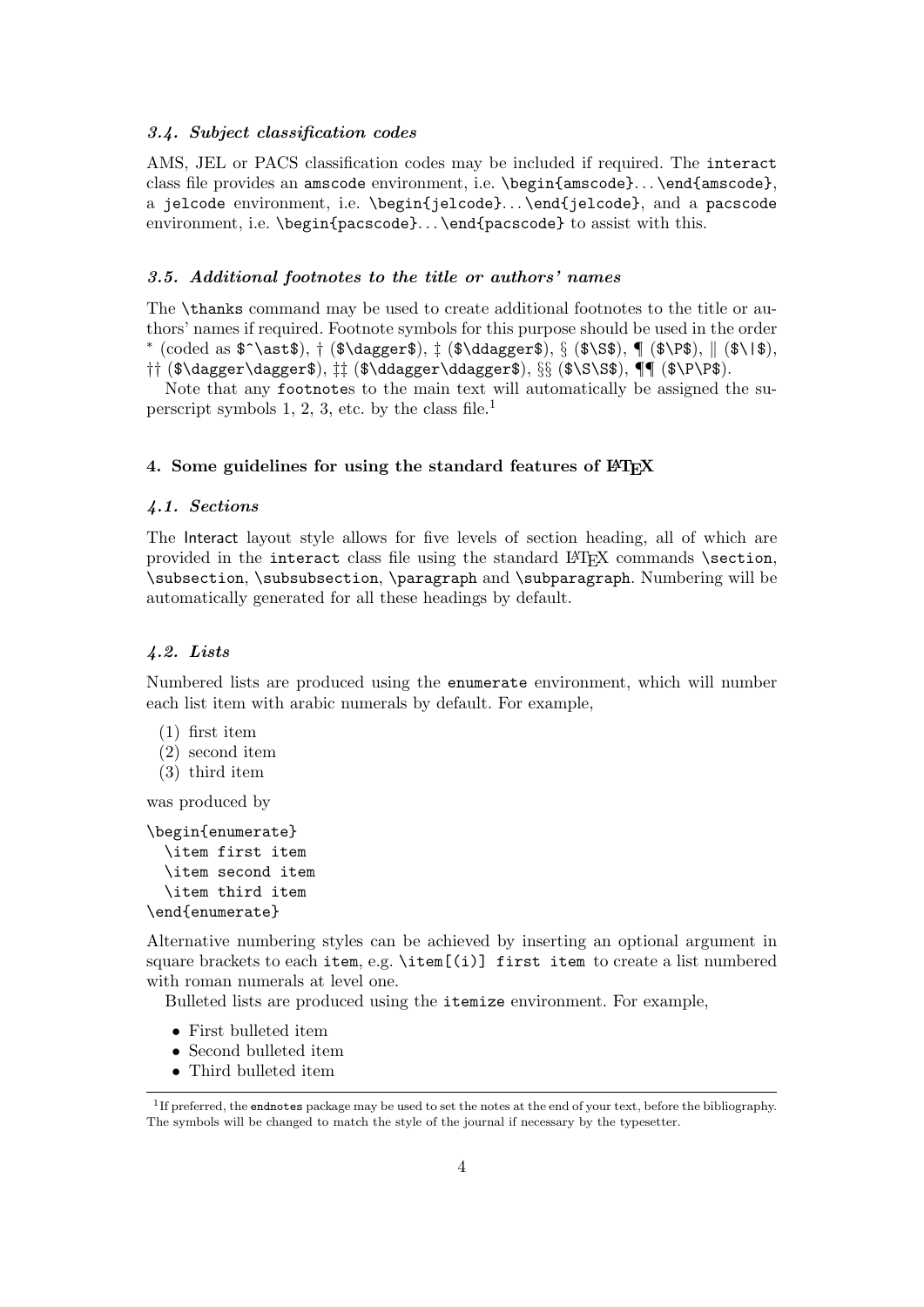

(a) An example of an individual figure sub-caption. (b) A slightly shorter sub-caption.

Figure 1. Example of a two-part figure with individual sub-captions showing that captions are flush left and justified if greater than one line of text.

```
was produced by
```

```
\begin{itemize}
  \item First bulleted item
 \item Second bulleted item
  \item Third bulleted item
\end{itemize}
```
## 4.3. Figures

The interact class file will deal with positioning your figures in the same way as standard LATEX. It should not normally be necessary to use the optional [htb] location specifiers of the figure environment in your manuscript; you may, however, find the [p] placement option or the endfloat package useful if a journal insists on the need to separate figures from the text.

Figure captions appear below the figures themselves, therefore the **\caption** command should appear after the body of the figure. For example, Figure 1 with caption and sub-captions is produced using the following commands:

```
\begin{figure}
\centering
\subfloat[An example of an individual figure sub-caption.]{%
\resizebox*{5cm}{!}{\includegraphics{graph1.eps}}}\hspace{5pt}
\subfloat[A slightly shorter sub-caption.]{%
\resizebox*{5cm}{!}{\includegraphics{graph2.eps}}}
\caption{Example of a two-part figure with individual sub-captions
showing that captions are flush left and justified if greater
than one line of text.} \label{sample-figure}
\end{figure}
```
To ensure that figures are correctly numbered automatically, the \label command should be included just after the \caption command, or in its argument.

The \subfloat command requires subfig.sty, which is called in the preamble of the interacttfqsample.tex file (to allow your choice of an alternative package if preferred) and included in the Interact LATEX bundle for convenience. Please supply any additional figure macros used with your article in the preamble of your .tex file.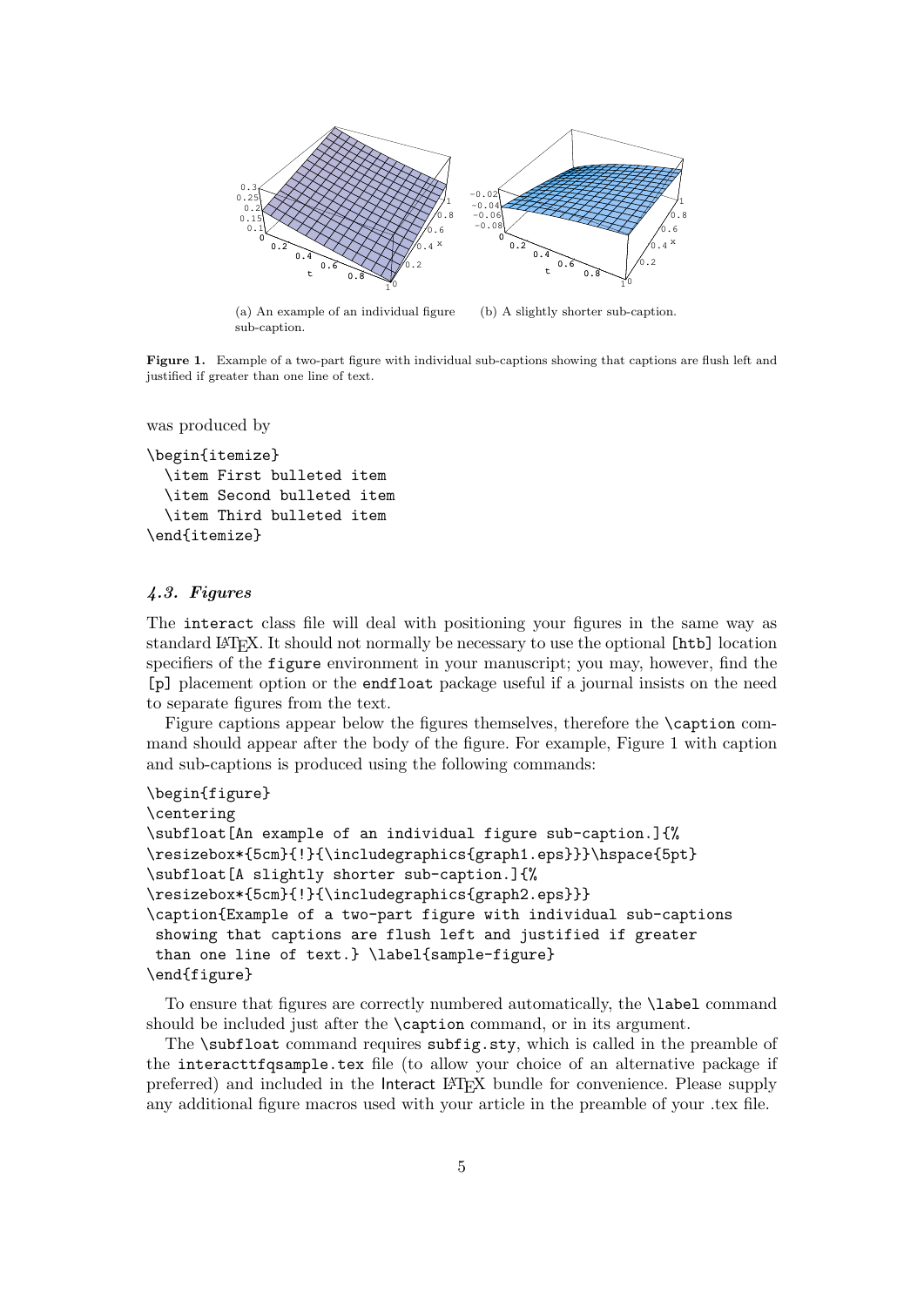|                    | Type           |                       |       |                |                |                |
|--------------------|----------------|-----------------------|-------|----------------|----------------|----------------|
| Class              | One            | Two                   | Three | Four           | Five           | Six            |
| Alpha <sup>a</sup> | A1             | A <sub>2</sub>        | A3    | A4             | A5             | A6             |
| Beta               | B <sub>2</sub> | <b>B</b> <sub>2</sub> | B3    | B4             | <b>B5</b>      | B <sub>6</sub> |
| Gamma              | C2             | C2                    | CЗ    | C <sub>4</sub> | C <sub>5</sub> | C6             |

Table 1. Example of a table showing that its caption is as wide as the table itself and justified.

<sup>a</sup>This footnote shows how to include footnotes to a table if required.

The source files of any figures will be required when the final, revised version of a manuscript is submitted. Authors should ensure that these are suitable (in terms of lettering size, etc.) for the reductions they envisage.

The epstopdf package can be used to incorporate encapsulated PostScript (.eps) illustrations when using PDFLATEX, etc. Please provide the original .eps source files rather than the generated PDF images of those illustrations for production purposes.

#### 4.4. Tables

The interact class file will deal with positioning your tables in the same way as standard LATEX. It should not normally be necessary to use the optional [htb] location specifiers of the table environment in your manuscript; you may, however, find the [p] placement option or the endfloat package useful if a journal insists on the need to separate tables from the text.

The tabular environment can be used as shown to create tables with single horizontal rules at the head, foot and elsewhere as appropriate. The captions appear above the tables in the Interact style, therefore the \tbl command should be used before the body of the table. For example, Table 1 is produced using the following commands:

#### \begin{table}

```
\tbl{Example of a table showing that its caption is as wide as
the table itself and justified.}
{\begin{tabular}{lcccccc} \toprule
& \multicolumn{2}{l}{Type} \\ \cmidrule{2-7}
Class & One & Two & Three & Four & Five & Six \\ \midrule
Alpha\textsuperscript{a} & A1 & A2 & A3 & A4 & A5 & A6 \\
Beta & B2 & B2 & B3 & B4 & B5 & B6 \\
Gamma & C2 & C2 & C3 & C4 & C5 & C6 \\ \bottomrule
\end{tabular}}
\tabnote{\textsuperscript{a}This footnote shows how to include
footnotes to a table if required.}
\label{sample-table}
\end{table}
```
To ensure that tables are correctly numbered automatically, the \label command should be included just before \end{table}.

The \toprule, \midrule, \bottomrule and \cmidrule commands are those used by booktabs.sty, which is called by the interact class file and included in the Interact LATEX bundle for convenience. Tables produced using the standard commands of the tabular environment are also compatible with the interact class file.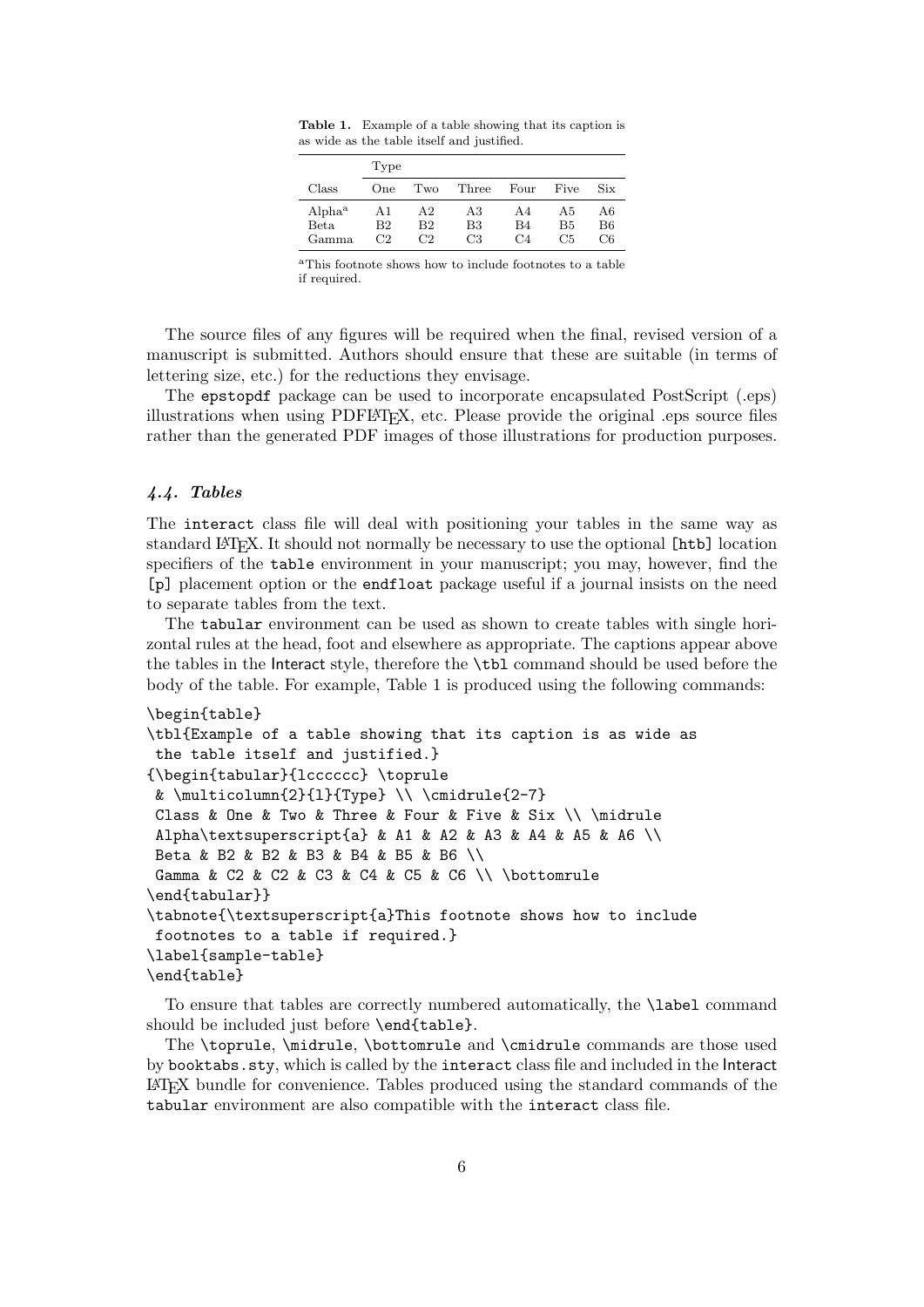## 4.5. Landscape pages

If a figure or table is too wide to fit the page it will need to be rotated, along with its caption, through 90◦ anticlockwise. Landscape figures and tables can be produced using the rotating package, which is called by the interact class file. The following commands (for example) can be used to produce such pages.

```
\setcounter{figure}{1}
\begin{sidewaysfigure}
\centerline{\epsfbox{figname.eps}}
\caption{Example landscape figure caption.}
\label{landfig}
\end{sidewaysfigure}
\setcounter{table}{1}
\begin{sidewaystable}
\tbl{Example landscape table caption.}
  {\begin{tabular}{@{}llllcll}
    .
    .
    .
  \end{tabular}}\label{landtab}
\end{sidewaystable}
```
Before any such float environment, use the \setcounter command as above to fix the numbering of the caption (the value of the counter being the number given to the preceding figure or table). Subsequent captions will then be automatically renumbered accordingly. The \epsfbox command requires epsfig.sty, which is called by the interact class file and is also included in the Interact LAT<sub>E</sub>X bundle for convenience.

Please note that if the endfloat package is used, one or both of the commands

## \DeclareDelayedFloatFlavor{sidewaysfigure}{figure} \DeclareDelayedFloatFlavor{sidewaystable}{table}

will need to be included in the preamble of your .tex file, after the **endfloat** package is loaded, in order to process any landscape figures and/or tables correctly.

#### 4.6. Theorem-like structures

A predefined proof environment is provided by the amsthm package (which is called by the interact class file), as follows:

**Proof.** More recent algorithms for solving the semidefinite programming relaxation are particularly efficient, because they explore the structure of the MAX-CUT problem.

 $\Box$ 

This was produced by simply typing:

```
\begin{proof}
More recent algorithms for solving the semidefinite programming
relaxation are particularly efficient, because they explore the
structure of the MAX-CUT problem.
\end{proof}
```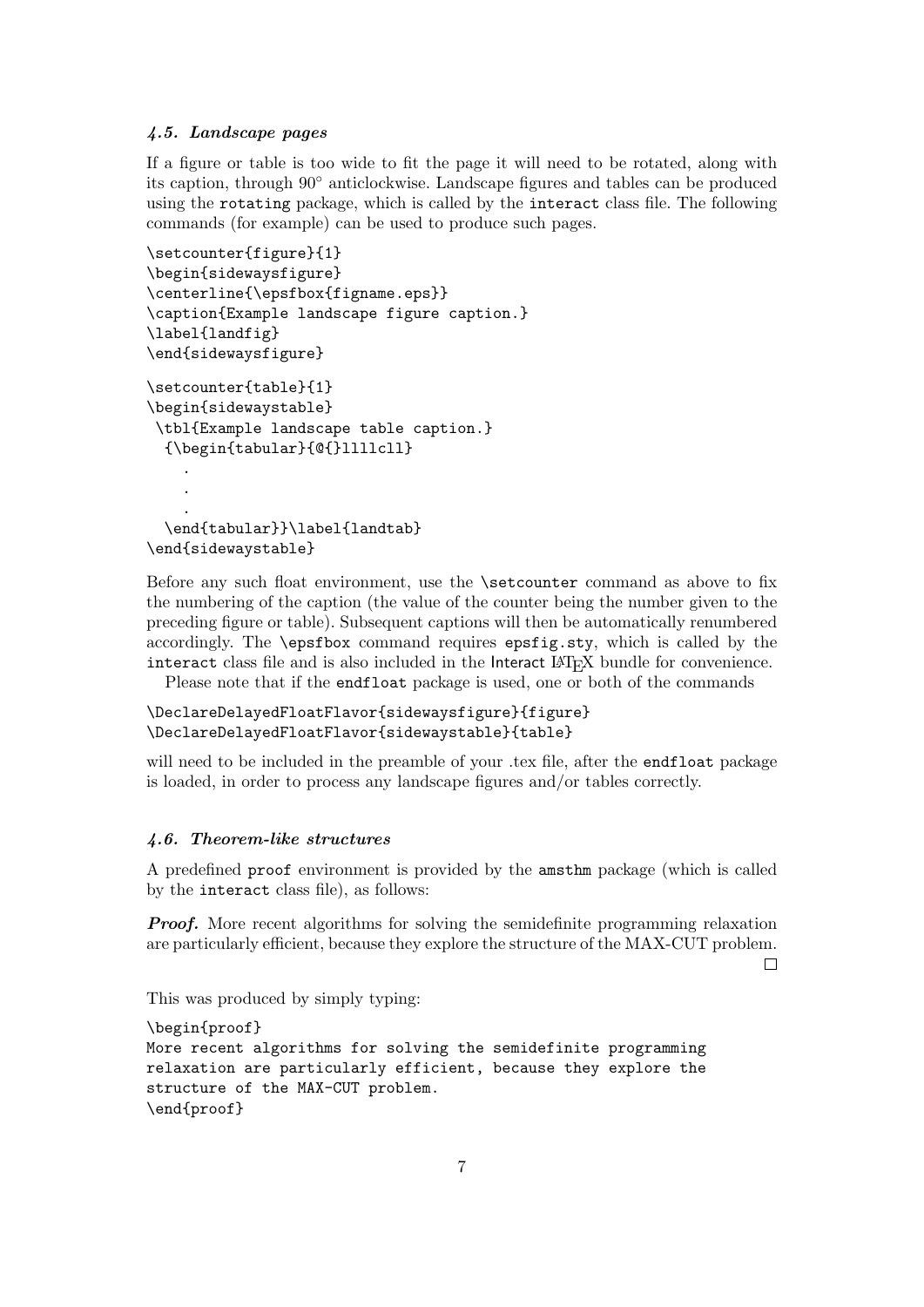Other theorem-like environments (theorem, definition, remark, etc.) need to be defined as required, e.g. using \newtheorem{theorem}{Theorem} in the preamble of your .tex file (see the preamble of interacttfqsample.tex for more examples). You can define the numbering scheme for these structures however suits your article best. Please note that the format of the text in these environments may be changed if necessary to match the style of individual journals by the typesetter during preparation of the proofs.

#### 4.7. Mathematics

#### 4.7.1. Displayed mathematics

The interact class file will set displayed mathematical formulas centred on the page without equation numbers if you use the displaymath environment or the equivalent  $\setminus$ [... $\setminus$ ] construction. For example, the equation

$$
\hat{\theta}_{w_i} = \hat{\theta}(s(t, \mathcal{U}_{w_i}))
$$

was typeset using the commands

```
\sqrt{ }\hat{\theta}_{w_i} = \hat{\theta}(s(t, \mathcal{U}_{w_i}))\setminus]
```
For those of your equations that you wish to be automatically numbered sequentially throughout the text for future reference, use the equation environment, e.g.

$$
\hat{\theta}_{w_i} = \hat{\theta}(s(t, \mathcal{U}_{w_i})) \tag{1}
$$

was typeset using the commands

```
\begin{equation}
\hat{\theta}_{w_i} = \hat{\theta}(s(t, \mathcal{U}_{w_i}))\end{equation}
```
Part numbers for sets of equations may be generated using the subequations environment, e.g.

$$
\varepsilon \rho w_{tt}(s,t) = N[w_s(s,t), w_{st}(s,t)]_s,
$$
\n(2a)

$$
w_{tt}(1,t) + N[w_s(1,t), w_{st}(1,t)] = 0,
$$
\n(2b)

which was typeset using the commands

```
\begin{subequations} \label{subeqnexample}
\begin{equation}
     \varepsilon \rho w_{tt}(s,t) = N[w_{s}(s,t),w_{st}(s,t)]_{s},
     \label{subeqnparta}
\end{equation}
\begin{equation}
     w_{tt}(1,t)+N[w_{s}(1,t),w_{st}(1,t)] = 0, \ \ \ldots {st}(1,t)}
\end{equation}
\end{subequations}
```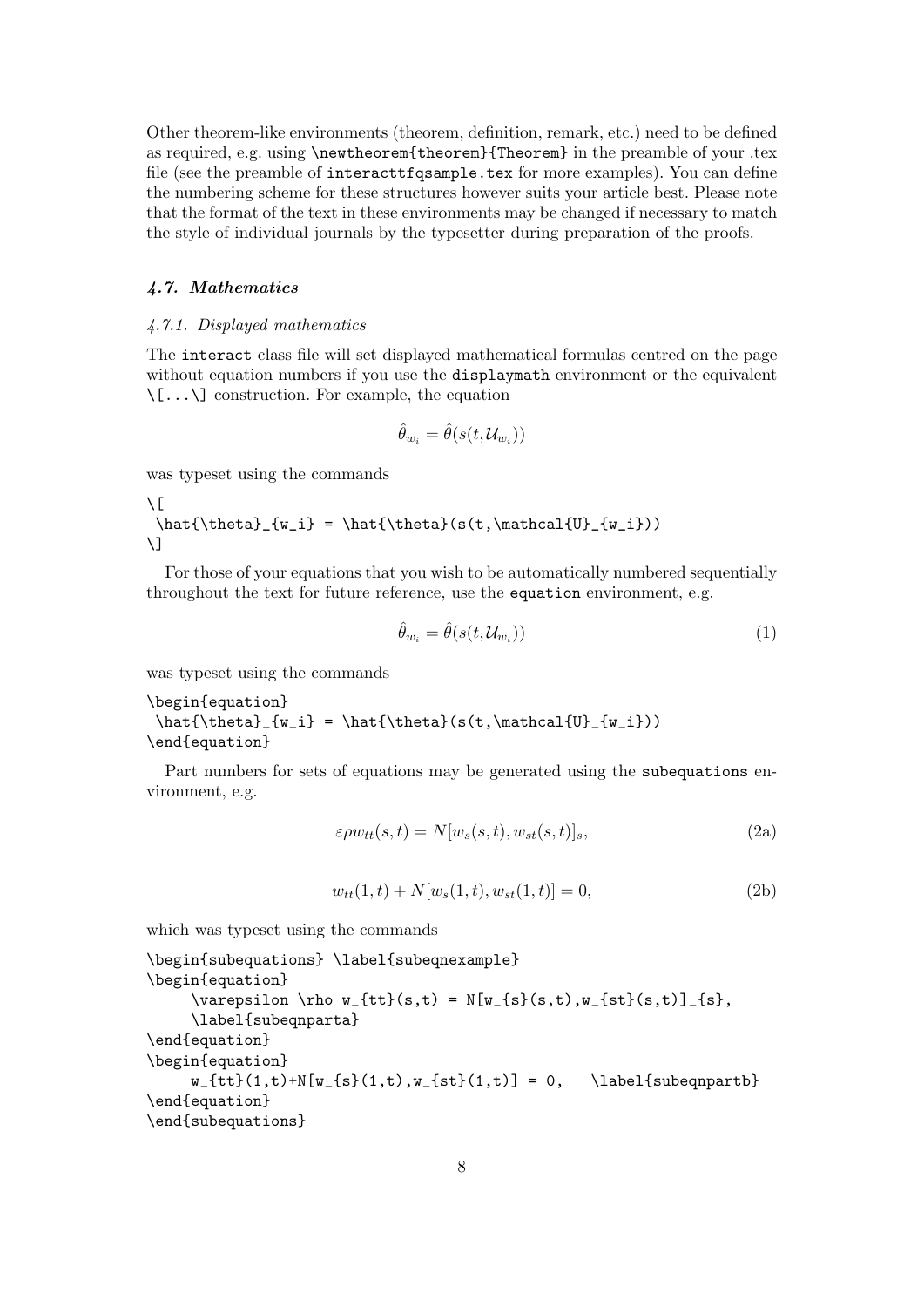This is made possible by the amsmath package, which is called by the class file. If you put a \label just after the \begin{subequations} command, references can be made to the collection of equations, i.e.  $(2)$  in the example above. Or, as the example also shows, you can label and refer to each equation individually – i.e.  $(2a)'$  and  $(2b)'$ .

Displayed mathematics should be given end-of-line punctuation appropriate to the running text sentence of which it forms a part, if required.

#### 4.7.2. Math fonts

4.7.2.1. Superscripts and subscripts. Superscripts and subscripts will automatically come out in the correct size in a math environment (i.e. enclosed within  $\langle \ldots \rangle$ ) or  $\mathcal{F}$ ...\$ commands in running text, or within  $\langle [\ldots \rangle]$  or the equation environment for displayed equations). Sub/superscripts that are physical variables should be italic, whereas those that are labels should be roman (e.g.  $C_p$ ,  $T_{\text{eff}}$ ). If the subscripts or superscripts need to be other than italic, they must be coded individually.

4.7.2.2. Upright Greek characters and the upright partial derivative sign. Upright lowercase Greek characters can be obtained by inserting the letter 'u' in the control code for the character, e.g.  $\umu$  and  $\upmu$  produce  $\mu$  (used, for example, in the symbol for the unit microns –  $\mu$ m) and  $\pi$  (the ratio of the circumference of a circle to its diameter). Similarly, the control code for the upright partial derivative ∂ is \upartial. Bold lowercase as well as uppercase Greek characters can be obtained by  ${\bf \Omega},$  for example, which gives  $\gamma$ , and  ${\bf \Gamma},$  which gives Γ.

#### Acknowledgement(s)

An unnumbered section, e.g.  $\sec t$  and  $\csc t$  and  $\csc t$  and  $\csc t$  and  $\csc t$  and  $\csc t$ etc. if required and included in the non-anonymous version before any Notes or References.

#### Disclosure statement

An unnumbered section, e.g. \section\*{Disclosure statement}, may be used to declare any potential conflict of interest and included in the non-anonymous version before any Notes or References, after any Acknowledgements and before any Funding information.

#### Funding

An unnumbered section, e.g.  $\setminus$  section\*{Funding}, may be used for grant details, etc. if required and included in the non-anonymous version before any Notes or References.

#### Notes on contributor(s)

An unnumbered section, e.g. \section\*{Notes on contributors}, may be included in the non-anonymous version if required. A photograph may be added if requested.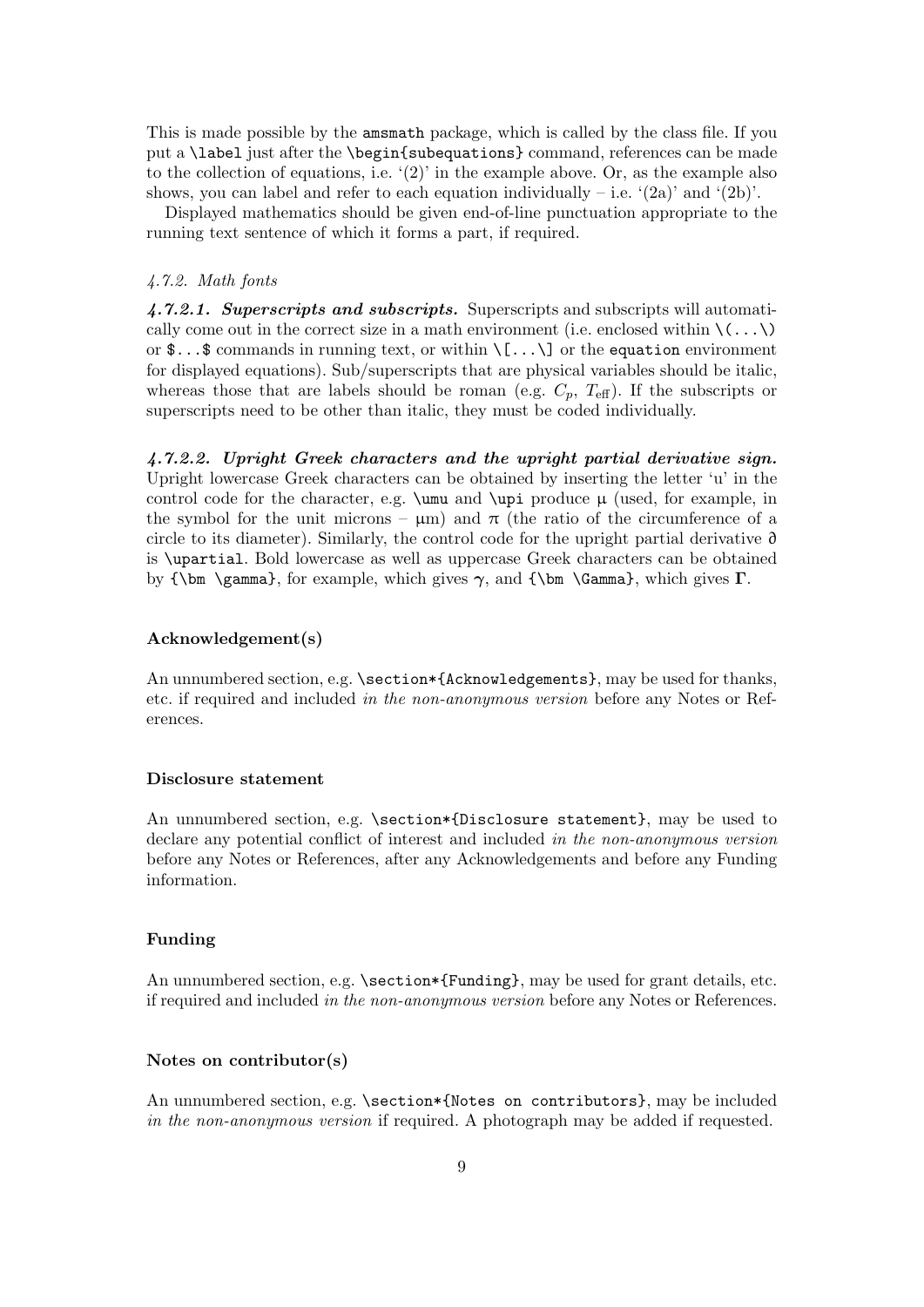## Nomenclature/Notation

An unnumbered section, e.g. \section\*{Nomenclature} (or \section\*{Notation}), may be included if required, before any Notes or References.

#### Notes

An unnumbered 'Notes' section may be included before the References (if using the endnotes package, use the command \theendnotes where the notes are to appear, instead of creating a \section\*).

#### 5. References

#### 5.1. References cited in the text

References should be cited in the text by a number in square brackets (e.g.  $[1], [2,4,10],$  $[11–15]$ , not  $[11]–[15]$ ) in the order in which they first appear. For further details on this reference style, see the Instructions for Authors on the Taylor & Francis website.

Each bibliographical entry has a key, which is assigned by the author and is used to refer to that entry in the text. In this document, the key Ali95 in the citation form \cite{Ali95} produces '[1]', and the keys Wei95 and GMW81 in the citation form \cite{Wei95,GMW81} produce '[2, 3]'. The citation for a range of bibliographic entries (e.g.  $(4-18)$ ) will automatically be produced by \cite{Bow76,Hor96,Con96,Har97,FGK03,Fle80,Ste98,Ell98,Str97,Coo03,BGP02, Kih01,Hol03,Hai01,Hag03}. Optional notes may be included at the end of a citation by the use of square brackets, e.g.  $\c{cite[cf.]}$ ][]{GHGsoft} produces '[cf. 19]', and \cite[see][and references therein]{Pow00} produces '[see 20, and references therein]'.

#### 5.2. The list of references

References should be listed at the end of the main text in the order in which they are first cited in the text. The following list shows some sample references prepared in Taylor & Francis' Reference Style Q.

#### References

- [1] S. Alinhac, Blowup for Nonlinear Hyperbolic Equations, Progress in Nonlinear Differential Equations and Applications Vol. 17, Birkhäuser, Boston, MA, 1995.
- [2] A. Weil, Basic Number Theory, Springer-Verlag, Berlin, 1995.
- [3] P.E. Gill, W. Murray, and M.H. Wright, Practical Optimization, Academic Press, London, 1981.
- [4] F.E. Bowder (ed.), Nonlinear Operators and Nonlinear Equations of Evolution in Banach Spaces, Proceedings of Symposia in Pure Mathematics Vol. 18, Part 2, American Mathematical Society, Providence, RI, 1976.
- [5] U. Hornung (ed.), Homogenization and Porous Media, Springer, Berlin, 1996.
- [6] A.R. Conn and P.L. Toint, An algorithm using quadratic interpolation, in Nonlinear Opti-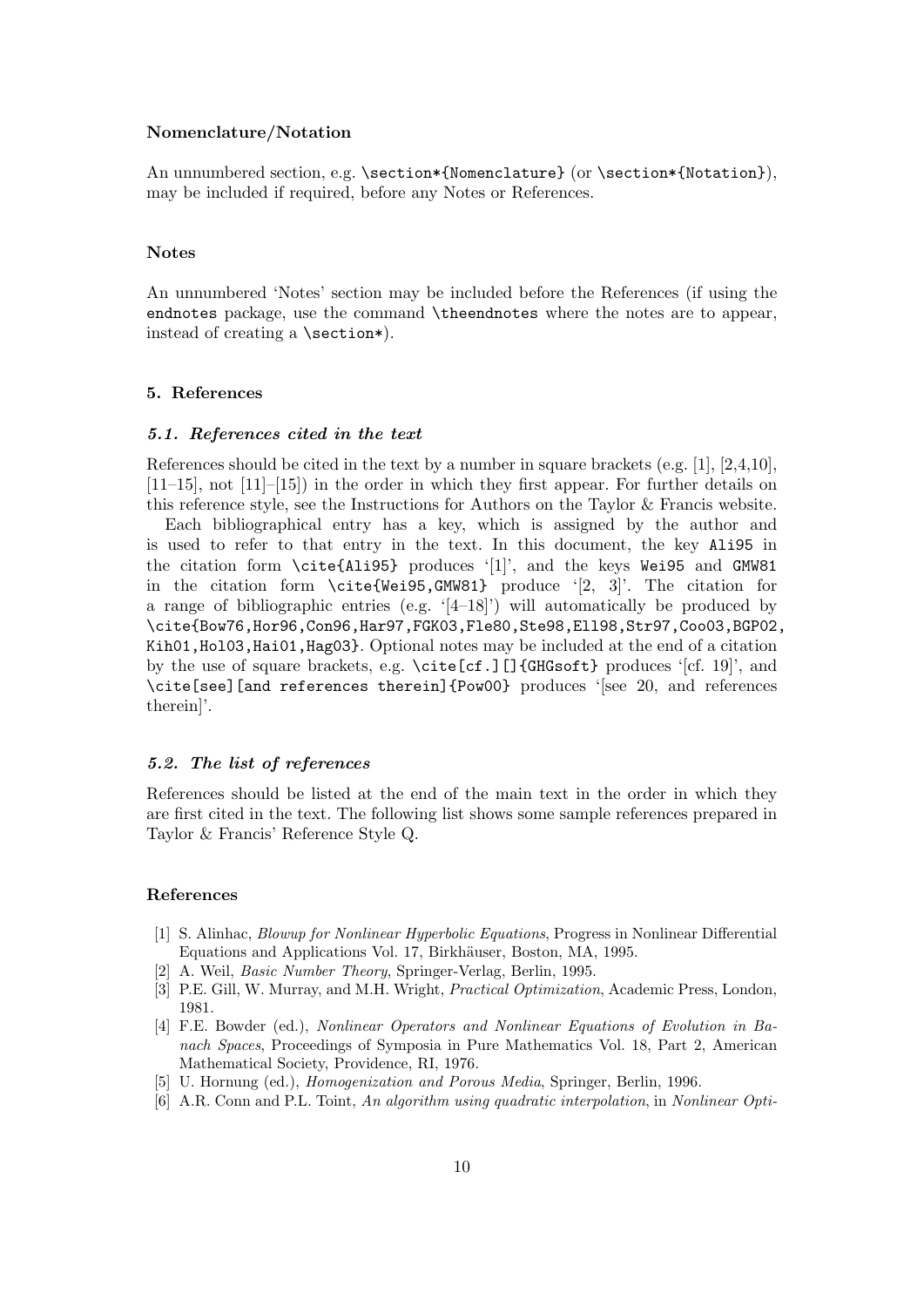mization and Applications, G. Di Pillo and F. Giannessi, eds., Kluwer Academic/Plenum Publishers, New York, 1996, pp. 27—47.

- [7] W.E. Hart, A stationary point convergence theory of evolutionary algorithms, in Foundations of Genetic Algorithms 4, R.K. Belew and M.D. Vose, eds., Morgan Kaufmann, San Francisco, 1997, pp. 127—134.
- [8] R. Fourer, D.M. Gay, and B.W. Kernighan, AMPL: A Modeling Language for Mathematical Programming, 2nd ed., Thomson/Brooks/Cole, Pacific Grove, CA, 2003.
- [9] R. Fletcher, Practical Methods of Optimization, 2nd ed., Vol. 2, Wiley and Sons, New York, 1980.
- [10] G.W. Stewart, Matrix Algorithms. Volume 1: Basic Decompositions, SIAM, Philadelphia, 1998.
- [11] J.S. Ellenberg, Hilbert modular forms and the Galois representations associated to Hilbert-Blumenthal abelian varieties, Ph.D. diss., Harvard University, 1998.
- [12] N.P. Strickland, Finite subgroups of formal groups, J. Pure Appl. Algebra 121 (1997), pp. 161–208.
- [13] I.D. Coope and C.J. Price, Positive bases in numerical optimization, Comput. Optim. Appl. 21 (2003), pp. 169—175.
- [14] J. Burckhardt, M. Gunzburger, and J. Peterson, Insensitive functionals, inconsistent gradients, spurious minima, and regularized functionals in flow optimization problems, Int. J. Comput. Fluid Dyn. 16 (2002), pp. 171–185.
- [15] S. Kihara, On an elliptic curve over  $Q(t)$  of rank  $\geq 14$ , Proc. Japan Acad. Ser. A Math. Sci. 77 (2001), pp. 50–51. MR 2002a:11057.
- [16] J. Holt, Multiple bumping of components of deformation spaces of hyperbolic 3-manifolds, Amer. J. Math. 125 (2003), pp. 691-–736. Available at http://muse.jhu.edu/journals/american journal of mathematics/v125/125.4holt.pdf.
- [17] M. Haiman, Hilbert schemes, polygraphs, and the Macdonald positivity conjecture, J. Amer. Math. Soc. 14 (2001), pp. 941–1006. Available at http://www.math.berkeley.edu/∼mhaiman. MR 2002c:14008.
- [18] J. Haglund, Conjectured statistics for the q, t-Catalan numbers, preprint (2003), to appear in Adv. Math. Available at http://www.math.upenn.edu/∼jhaglund.
- [19] T.G. Golda, P.D. Hough, and G. Gay, APPSPACK (Asynchronous parallel pattern search package); software available at http://software.sandia.gov/appspack.
- [20] M.J.D. Powell, On the Lagrange functions of quadratic models that are defined by interpolation, Tech. Rep. DAMTP 2000/NA10, Department of Applied Mathematics and Theoretical Physics, University of Cambridge, Cambridge, UK, 2000.

This was produced by typing:

\begin{thebibliography}{99}

```
\bibitem{Ali95}%1
```
S. Alinhac, \emph{Blowup for Nonlinear Hyperbolic Equations}, Progress in Nonlinear Differential Equations and Applications Vol.<sup>~17</sup>, Birkh{\"a}user, Boston, MA, 1995.

```
\bibitem{Wei95}%2
```

```
A. Weil, \emph{Basic Number Theory}, Springer-Verlag, Berlin, 1995.
```
\bibitem{GMW81}%3

P.E. Gill, W. Murray, and M.H. Wright, \emph{Practical Optimization}, Academic Press, London, 1981.

\bibitem{Bow76}%4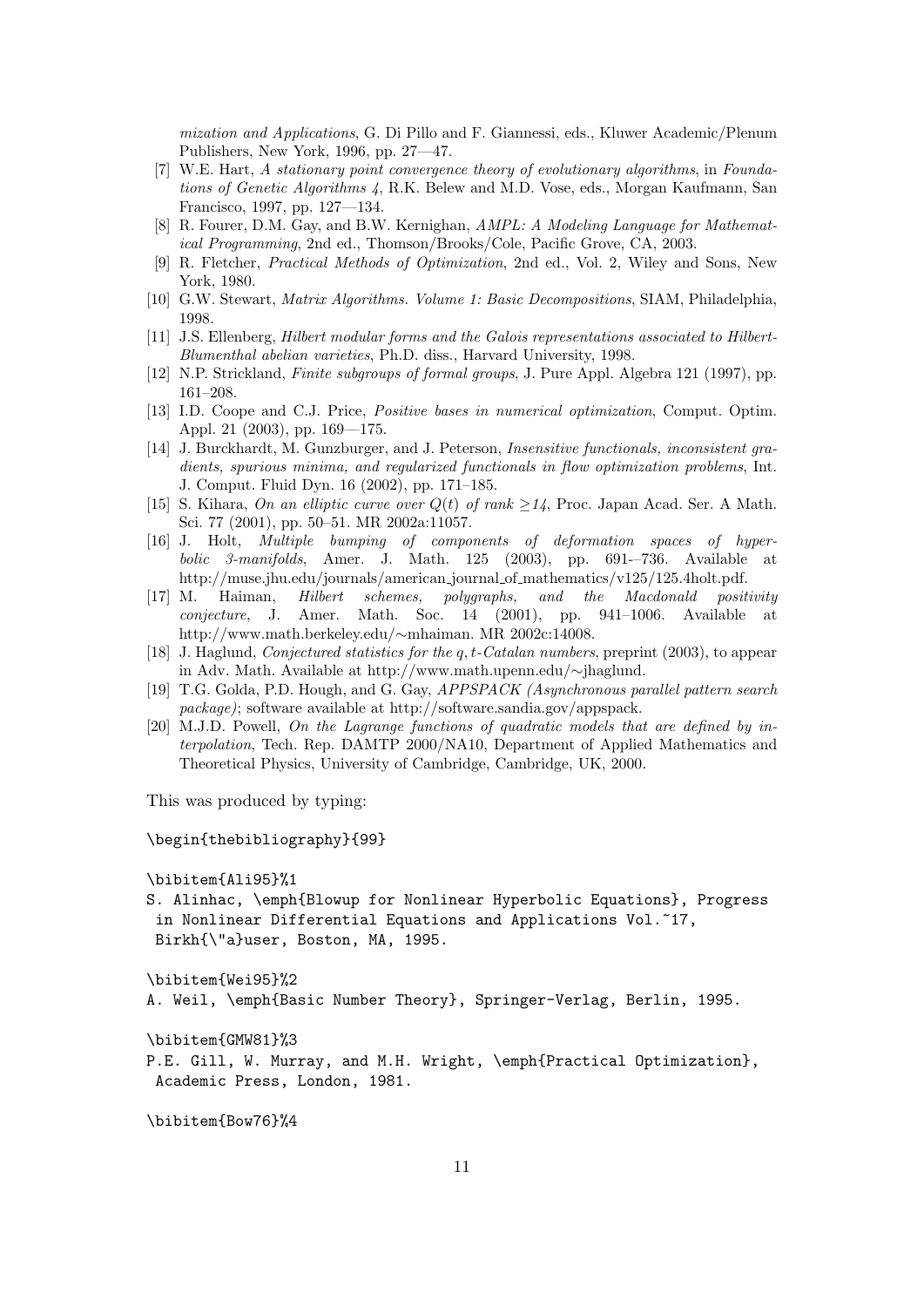F.E. Bowder (ed.), \emph{Nonlinear Operators and Nonlinear Equations of Evolution in Banach Spaces}, Proceedings of Symposia in Pure Mathematics Vol. 18, Part<sup>~</sup>2, American Mathematical Society, Providence, RI, 1976. \bibitem{Hor96}%5 U. Hornung (ed.), \emph{Homogenization and Porous Media}, Springer, Berlin, 1996. \bibitem{Con96}%6 A.R. Conn and P.L. Toint, \emph{An algorithm using quadratic interpolation}, in \emph{Nonlinear Optimization and Applications}, G. Di~Pillo and F. Giannessi, eds., Kluwer Academic/Plenum Publishers, New York, 1996, pp. 27{-47. \bibitem{Har97}%7 W.E. Hart, \emph{A stationary point convergence theory of evolutionary algorithms}, in \emph{Foundations of Genetic Algorithms 4}, R.K. Belew and M.D. Vose, eds., Morgan Kaufmann, San Francisco, 1997, pp. 127{-134. \bibitem{FGK03}%8 R. Fourer, D.M. Gay, and B.W. Kernighan, \emph{AMPL: A Modeling Language for Mathematical Programming}, 2nd ed., Thomson/Brooks/Cole, Pacific Grove, CA, 2003. \bibitem{Fle80}%9 R. Fletcher, \emph{Practical Methods of Optimization}, 2nd ed., Vol.~2, Wiley and Sons, New York, 1980. \bibitem{Ste98}%10 G.W. Stewart, \emph{Matrix Algorithms. Volume 1: Basic Decompositions}, SIAM, Philadelphia, 1998. \bibitem{Ell98}%11 J.S. Ellenberg, \emph{Hilbert modular forms and the Galois representations associated to Hilbert-Blumenthal abelian varieties}, Ph.D. diss., Harvard University, 1998. \bibitem{Str97}%12 N.P. Strickland, \emph{Finite subgroups of formal groups}, J. Pure Appl. Algebra 121 (1997), pp. 161--208. \bibitem{Coo03}%13 I.D. Coope and C.J. Price, \emph{Positive bases in numerical optimization}, Comput. Optim. Appl. 21 (2003), pp. 169{-175. \bibitem{BGP02}%14 J. Burckhardt, M. Gunzburger, and J. Peterson, \emph{Insensitive functionals, inconsistent gradients, spurious minima, and regularized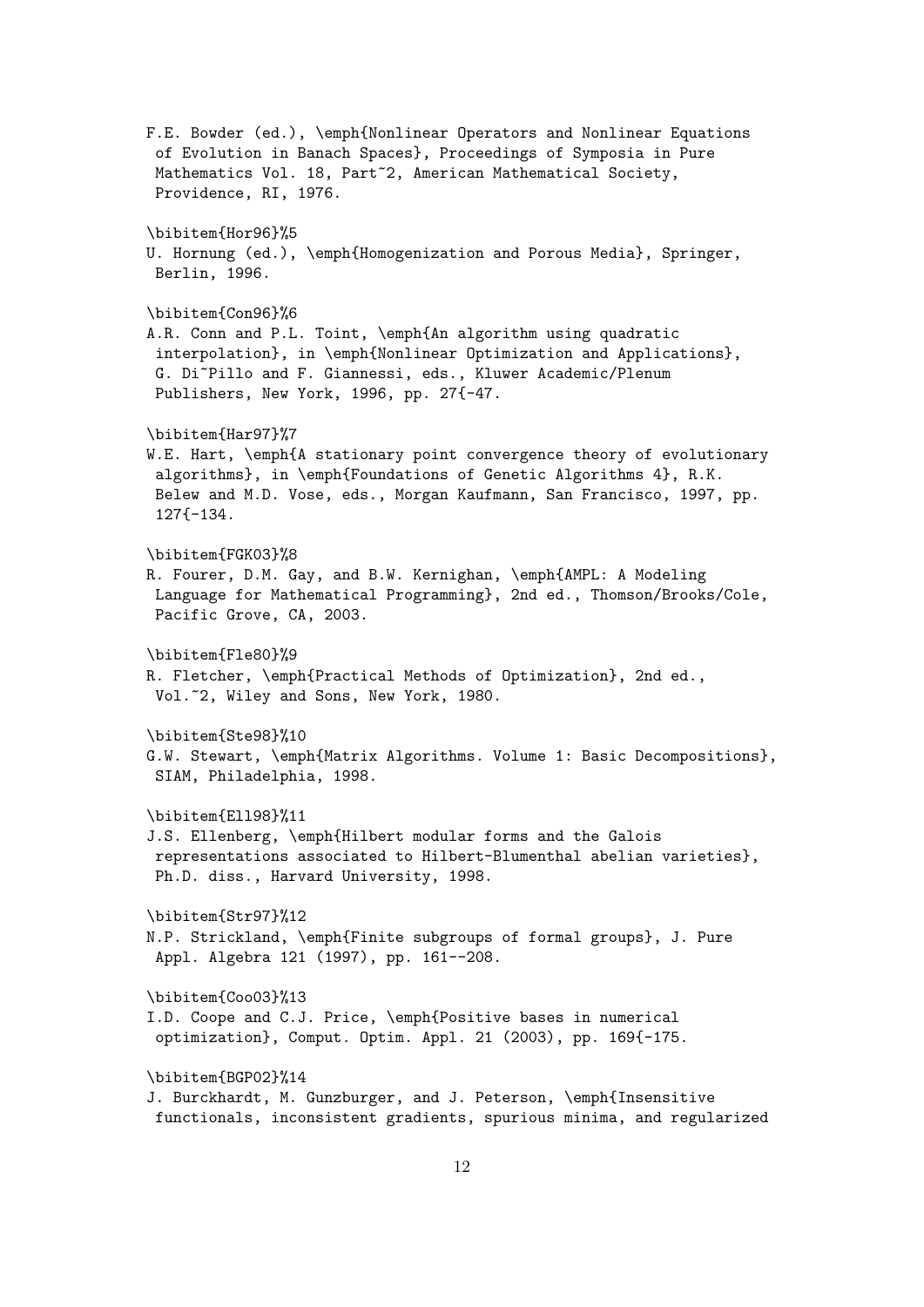functionals in flow optimization problems}, Int. J. Comput. Fluid Dyn. 16 (2002), pp. 171--185. \bibitem{Kih01}%15 S. Kihara, \emph{On an elliptic curve over  $(Q(t)$ \$ of rank \$\geq\$14}, Proc. Japan Acad. Ser. A Math. Sci. 77 (2001), pp. 50--51. MR~2002a:11057. \bibitem{Hol03}%16 J. Holt, \emph{Multiple bumping of components of deformation spaces of hyperbolic 3-manifolds}, Amer. J. Math. 125 (2003), pp. 691-{736. Available at http://muse.jhu.edu/journals/american\\_journal\\_of\\_mathematics/v125/125.4holt.pdf. \bibitem{Hai01}%17 M. Haiman, \emph{Hilbert schemes, polygraphs, and the Macdonald positivity conjecture}, J. Amer. Math. Soc. 14 (2001), pp. 941--1006. Available at http://www.math.berkeley.edu/\$\sim\$mhaiman. MR~2002c:14008. \bibitem{Hag03}%18 J. Haglund, \emph{Conjectured statistics for the \$q,t\$-Catalan numbers}, preprint (2003), to appear in Adv. Math. Available at http://www.math.upenn.edu/\$\sim\$jhaglund. \bibitem{GHGsoft}%19 T.G. Golda, P.D. Hough, and G. Gay, \emph{APPSPACK (Asynchronous parallel pattern search package)}; software available at http://software.sandia.gov/appspack. \bibitem{Pow00}%20 M.J.D. Powell, \emph{On the Lagrange functions of quadratic models that are defined by interpolation}, Tech. Rep. DAMTP 2000/NA10, Department of Applied Mathematics and Theoretical Physics, University of Cambridge, Cambridge, UK, 2000. \end{thebibliography} Each entry takes the form: \bibitem{key}%n Bibliography entry where 'key' is the tag that is to be used as an argument for the  $\cite{}$  commands in the text of the article and 'Bibliography entry' is the material that is to appear in the list of references, suitably formatted. The commands \usepackage[numbers,sort&compress]{natbib} \bibpunct[, ]{[}{]}{,}{n}{,}{,} \renewcommand\bibfont{\fontsize{10}{12}\selectfont}

need to be included in the preamble of your .tex file in order to generate the citations and bibliography as described above.

Instead of typing the bibliography by hand, you may prefer to create the list of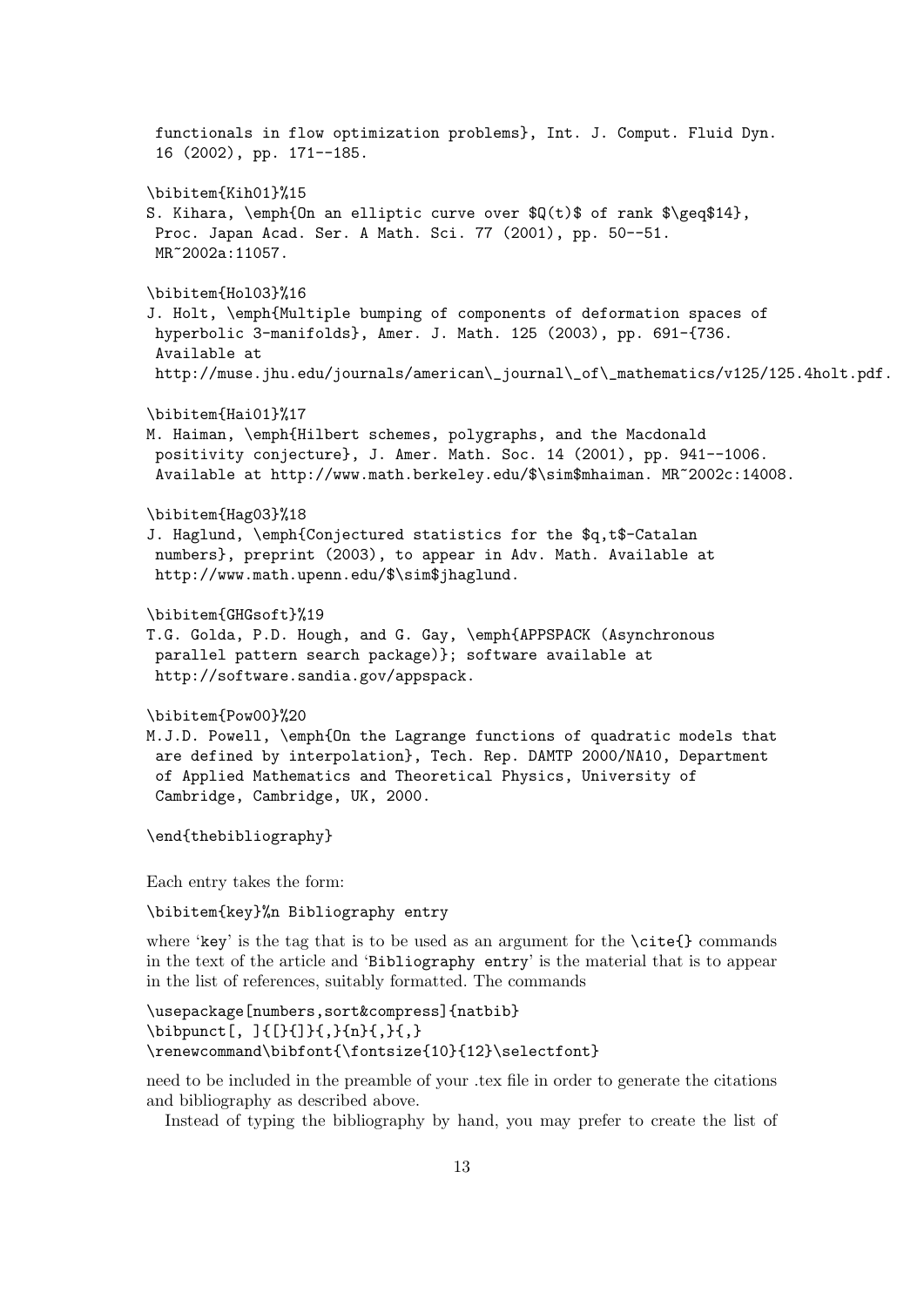references using a BibTEX database. In order to do this, the tfq.bst file needs to be in your working folder or an appropriate directory, and the lines

## \bibliographystyle{tfq} \bibliography{interacttfqsample}

included where the list of references is to appear, where tfq.bst is the name of the BibTEX bibliography style file for Taylor & Francis' Reference Style Q and interacttfqsample.bib is the bibliographic database included with the Interact-TFQ  $\Delta E$ FEX bundle (to be replaced with the name of your own .bib file). LATEX/BIBTEX will extract from your .bib file only those references that are cited in your .tex file and list them in the References section.

Please include a copy of your .bib file and/or the final generated .bbl file among your source files if your .tex file does not contain a reference list in a thebibliography environment.

## 6. Appendices

Any appendices should be placed after the list of references, beginning with the command \appendix followed by the command \section for each appendix title, e.g.

\appendix \section{This is the title of the first appendix} \section{This is the title of the second appendix}

produces:

## Appendix A. This is the title of the first appendix

#### Appendix B. This is the title of the second appendix

Subsections, equations, figures, tables, etc. within appendices will then be automatically numbered as appropriate. Some theorem-like environments may need to have their counters reset manually (e.g. if they are not numbered within sections in the main text). You can achieve this by using \numberwithin{remark}{section} (for example) just after the \appendix command.

Note that if the endfloat package is used on a document containing any appendices, the \processdelayedfloats command must be included immediately before the \appendix command in order to ensure that the floats belonging to the main body of the text are numbered as such.

### Appendix A. Troubleshooting

Authors may occasionally encounter problems with the preparation of a manuscript using LATEX. The appropriate action to take will depend on the nature of the problem:

- (i) If the problem is with LATEX itself, rather than with the actual macros, please consult an appropriate  $\text{LATEX} 2_{\epsilon}$  manual for initial advice. If the solution cannot be found, or if you suspect that the problem does lie with the macros, then please contact Taylor & Francis for assistance (latex.helpdesk@tandf.co.uk), clearly stating the title of the journal to which you are submitting.
- (ii) Problems with page make-up (e.g. occasional overlong lines of text; figures or tables appearing out of order): please do not try to fix these using 'hard' page